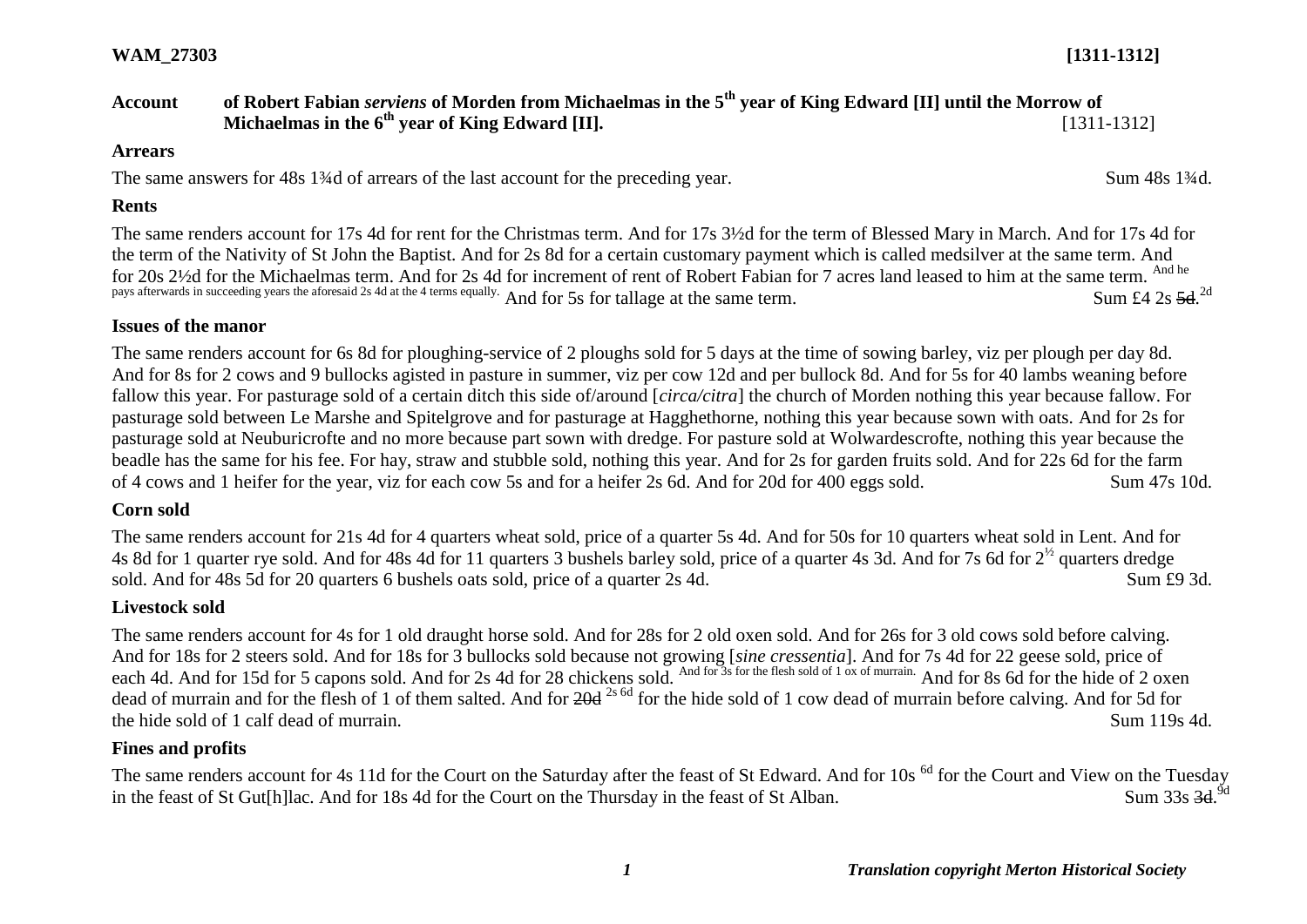#### **Sold at the audit**

The same answers for 13s 9d for things sold at the audit. Sum 13s 9d.

#### **Sum total of receipts £26 5s 2¾d.**

## **Expenses**

#### **Surplus**

In surplus of the previous account  $32s\,5\frac{1}{4}d$ .

#### **Acquittances**

In acquittance of rent of John Huberd beadle for the year 2s  $8d$ . In acquittance of tallage of the same  $4\frac{1}{4}$  In acquittance of the same for a certain customary payment which is called medsilver 2d. Sum 3s 21/2d <sup>2s 61/4d</sup>

## **Rent paid**

In rent paid to W de Kenardele for the year 4s. Sum 4s.

# **Cost of ploughs**

In 1 pair wheels bought for a plough  $8d^{7d}$  In 3 sheaves steel bought 2s 5d. In 6 pieces of iron bought 18d. In applying the aforesaid iron and steel 3s 11d. In  $6^5$  plough feet bought  $\frac{15d}{12}$  In making 1 new ploughshare from 1 old ploughshare with 1 piece of iron bought for the same  $\frac{10d}{8}$ .<sup>8d</sup> In shoeing 4 draught horses in preparation for [*contra*] harvest 6d. Sum 11s 2d 10s 71/2d

# **Cost of carts**

In 1 pair untyred wheels bought 20d. In 1 axle bought and fitted 3d In 20 clouts with nails bought for carts 20d. In grease bought for carts 6d. In shoeing 2 carthorses for the year 18d. Sum 5s 7d.

## **Building costs**

 $\overline{a}$ 

In straw bought for roofing buildings 5s. In stipend of 1 roofer roofing the hall, byre and small barn for 6 days 21d, taking per day 3½d. In 200 lath nails bought for the wall of the byre and porch 1½d. In 2 hooks and 2 hinges bought for the door of the porch 3d.\* In 50 nails bought for repairing various doors 1<sup>1/</sup>2d. In stipend of 1 roofer with his mate roofing the hay-house and hall on another occasion hired for 3 days 12d. Sum 8s 3d.

## **Mowing and hoeing**

In stipend of 30 men hoeing corn as if for 1 day<sup>†</sup> 2s 6d.<sup>this year</sup> In cheese bought for the use of mowing meadows by custom  $6d$ ,<sup>3d</sup> because the dairy at farm. In mowing 5½ acres meadow by piece-work 2s 3½d, viz per acre 5d. In mowing the meadow of Eylond 18d. Sum 6s  $9\frac{1}{2}d$ .<sup>2½d</sup>

*<sup>\*</sup> ; cf SAL 1; the abbreviation in the text could refer to a pigsty* [porcheria] *but no pigs are mentioned in the extant accounts between 1308 and 1335*

*<sup>†</sup> ie 30 man-days, not 30 individuals*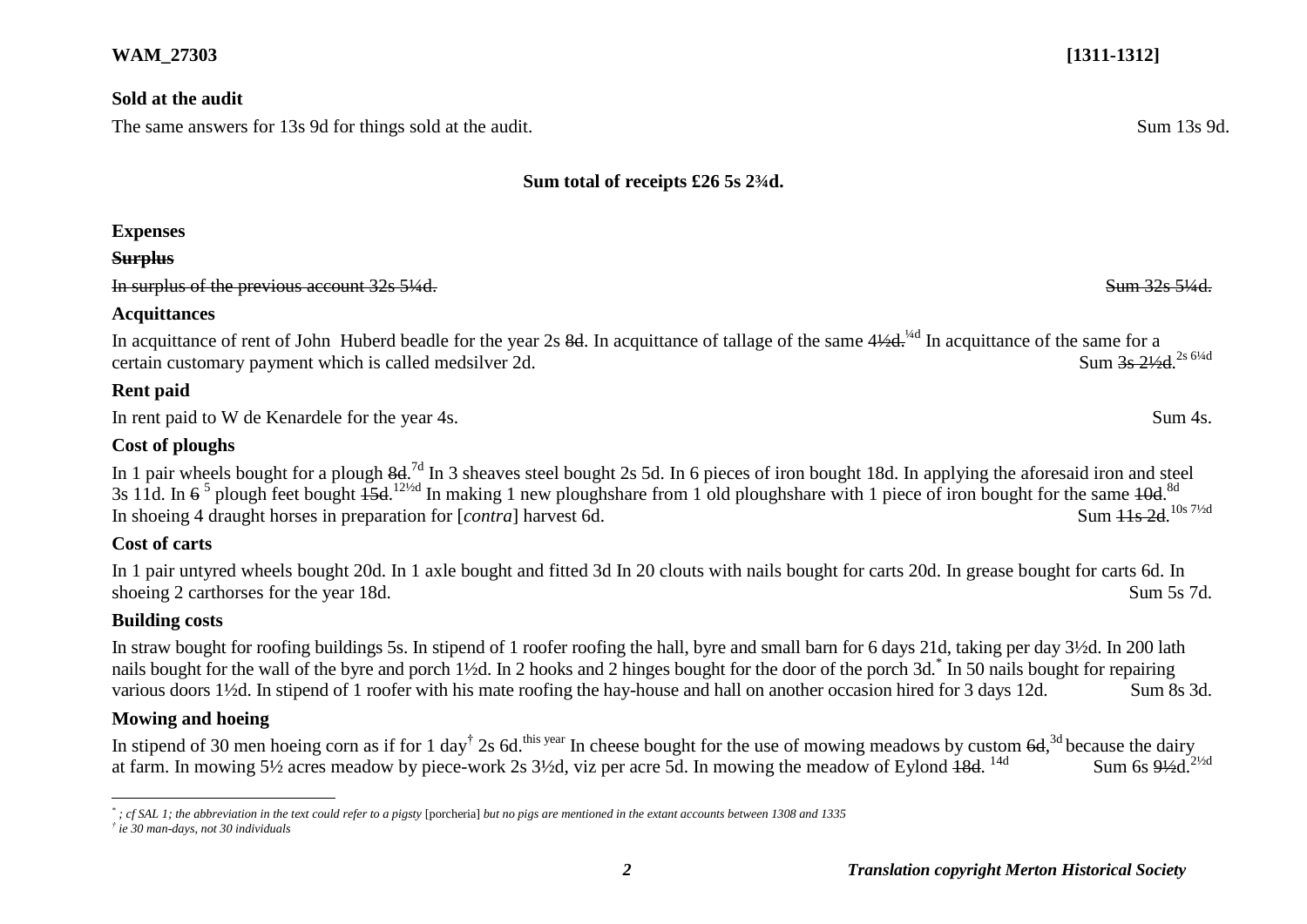### **Harvest costs**

In fish bought for the use of 24 men reaping at 2 dry boonworks by custom in harvest 14d. And they reaped 24 acres oats. In fish bought for the use of 72 men reaping with the household servants at 2 boonworks, 78 at the third boonwork with the same servants 2s 8d. In meat bought for the same nothing because from stock. In ale bought for the same  $17s$  6d.<sup>12s</sup> In cheese bought for the same because the dairy is at farm 2s 8d. And they reaped 38 acres wheat, 9 acres mixstillio, 15½ acres barley, 4 acres beans, 26 acres oats. And note that [customary] labourers reaped 8 acres wheat and 40 acres oats. In reaping 55 acres wheat, 5 acres dredge by piece-work 27s 6d, viz per acre 5½d.<sup>this year because the common expense</sup> In reaping 15 acres peas by piece-work 7s 6d, viz per acre 6d. And so they have a gain [s<sup>o</sup> ht avantag'] in the total reaping of 5 acres wheat, 1 rood mixstillio, 1 acre peas. In ale bought for the use of brother Philip de Sutton for 1 coming, Roger atte Donne *serviens* for 3 comings, Robert the *serviens*, the beadle and dairy worker from the feast of St Peter ad Vincula until Michaelmas for 8½ weeks and 1 reap-reeve for 5 weeks and 1 stacker for 4 weeks 6s 6d.<sup>5s</sup> In meat bought for the same 6s 3d. In fish bought for the same 2s 6d. In cheese bought for the same 15d. In expenses of the 6 aforesaid, 6 household servants and 1 smith for 'harvest goose' 19½d. In candles bought in harvest 6d. Sum 77s 81⁄2d. 70s 41⁄2d

#### **Petty expenses**

In 4 bushels salt bought 15d, of which 1 bushel for salting the carcase of 1 ox dead of murrain. In expenses of 12 household servants for Christmas and Easter Days 3s. In drying 2½ quarters oats and making into oatmeal 5d.<sup>4d</sup> In expenses of 16 men with their 8 ploughs at ploughing boonwork for 1 day at the time of winter sowing, Roger atte Donne the *serviens*, his lad, Robert the *serviens*, his lad, 1 smith and 9 household servants, <sup>the beadle and the dairy worker</sup> 3s 9d. <sup>2s 10d</sup> In 1 basket of withies bought for carrying corn 7d. In felling and fetching 1 oak in Penge for firewood 8d. Sum  $9s^{8s}$  8d.

## **Fee of the** *Serviens*

In fee of Roger atte Donne *serviens* for the year 13s 4d by tally. Sum 13s 4d.

## **Stipends**

In stipend of Robert the *serviens* for the year 13s 4d. In stipend of 4 household ploughmen 1 carter and 1 shepherd for the same period 27s. In stipend of 1 dairy worker for the same period 3s 6d. In stipend of 1 cowman for the same period 2s 6d. In stipend of 1 reap-reeve in harvest 3s. In stipend of 1 stacker in harvest 3s. Sum 52s 4d.

# **Threshing**

In threshing 60½ quarters wheat, 7 quarters 7½ bushels curall of the same, 5 quarters 7 bushels mixstillio  $16s$  6d,  $^{13s}$  9d viz 9 bushels for  $3d$ .  $^{2\frac{1}{2}d}$  In threshing 31 quarters 5 bushels barley, 3 quarters beans, 2 quarters beans and peas mixed, 5 quarters 1 bushel peas 6s 2d, <sup>4s 71/2d</sup> viz 9 bushels for  $2d$ .<sup>1½d</sup> In threshing 5 quarters dredge 5¼d, viz 9 bushels for 1¼d. In threshing 100 quarters oats 7s 4¾d, viz 9 bushels for 1d. In winnowing half the total of the said corn by piece-work 2s 0½d, viz 4 quarters per 9 bushels for 1d. In wages of William de Sutton being over the threshing for 99 days 8s 3d by tally, taking per day 1d. Sum 40s 91/2d 36s 6d

## **Corn bought**

In  $1\frac{1}{2}$  quarters rye bought for mixstillio seed 6s 6d. Sum 6s 6d.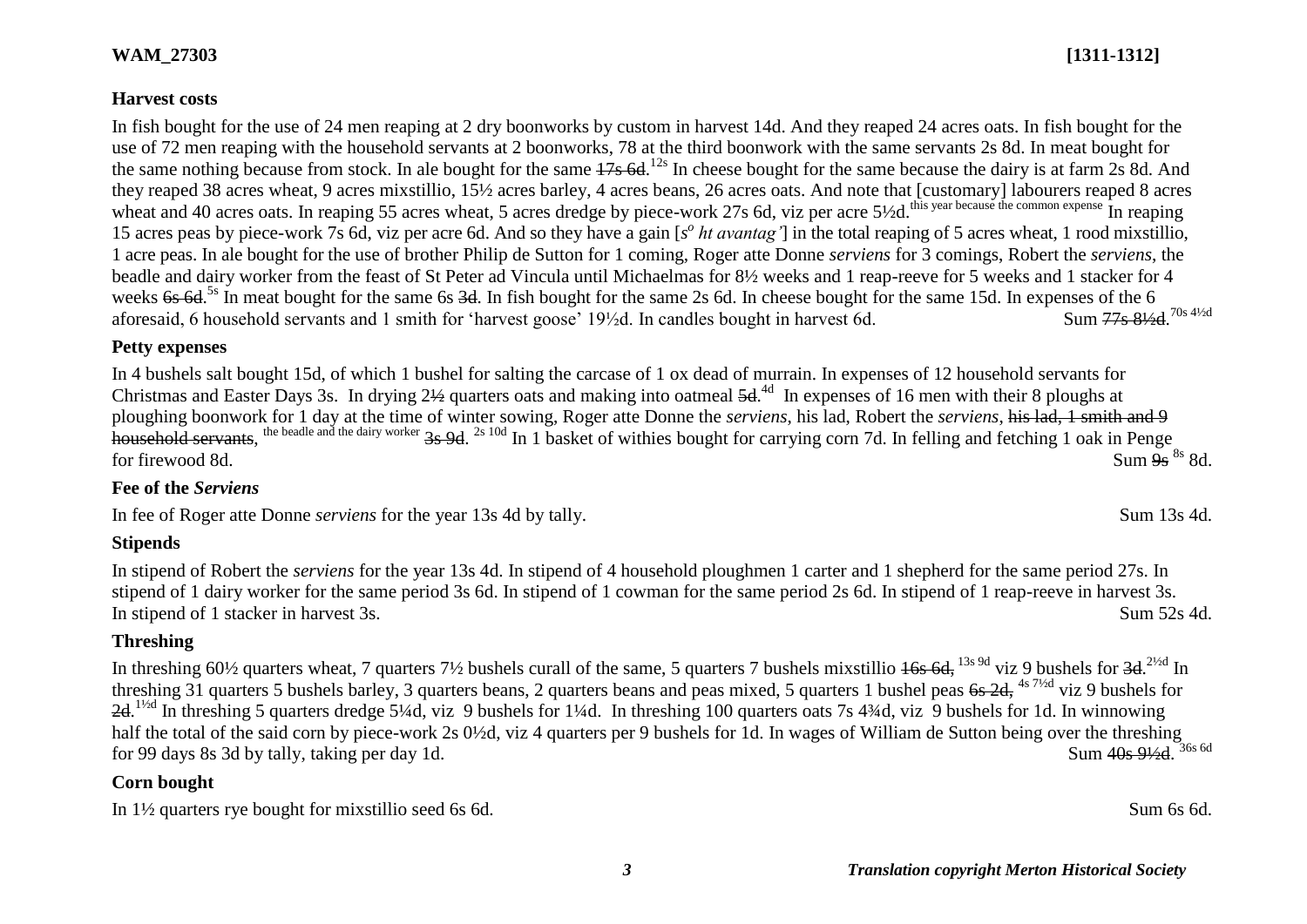| Livestock bought                                                                                       |            |
|--------------------------------------------------------------------------------------------------------|------------|
| In 1 ox bought 16s. In 3 calves bought 3s.                                                             | Sum 19s    |
| <b>Expenses of visitors</b>                                                                            |            |
| In expenses of brother Philip de Sutton 7s 10d by 3 tallies. In expenses of W Bysschop 18d by 1 tally. | Sum 9s 4d. |
| <b>Deliveries</b>                                                                                      |            |
| Also delivered to brothers Gwydo and Ranulph treasurers of Westminster £6 by 1 tally.                  | Sum $£6.$  |

Sum of all expenses and deliveries £18 13s 2<sup>3</sup>/<sub>4</sub>d. And so he owes £7 12s.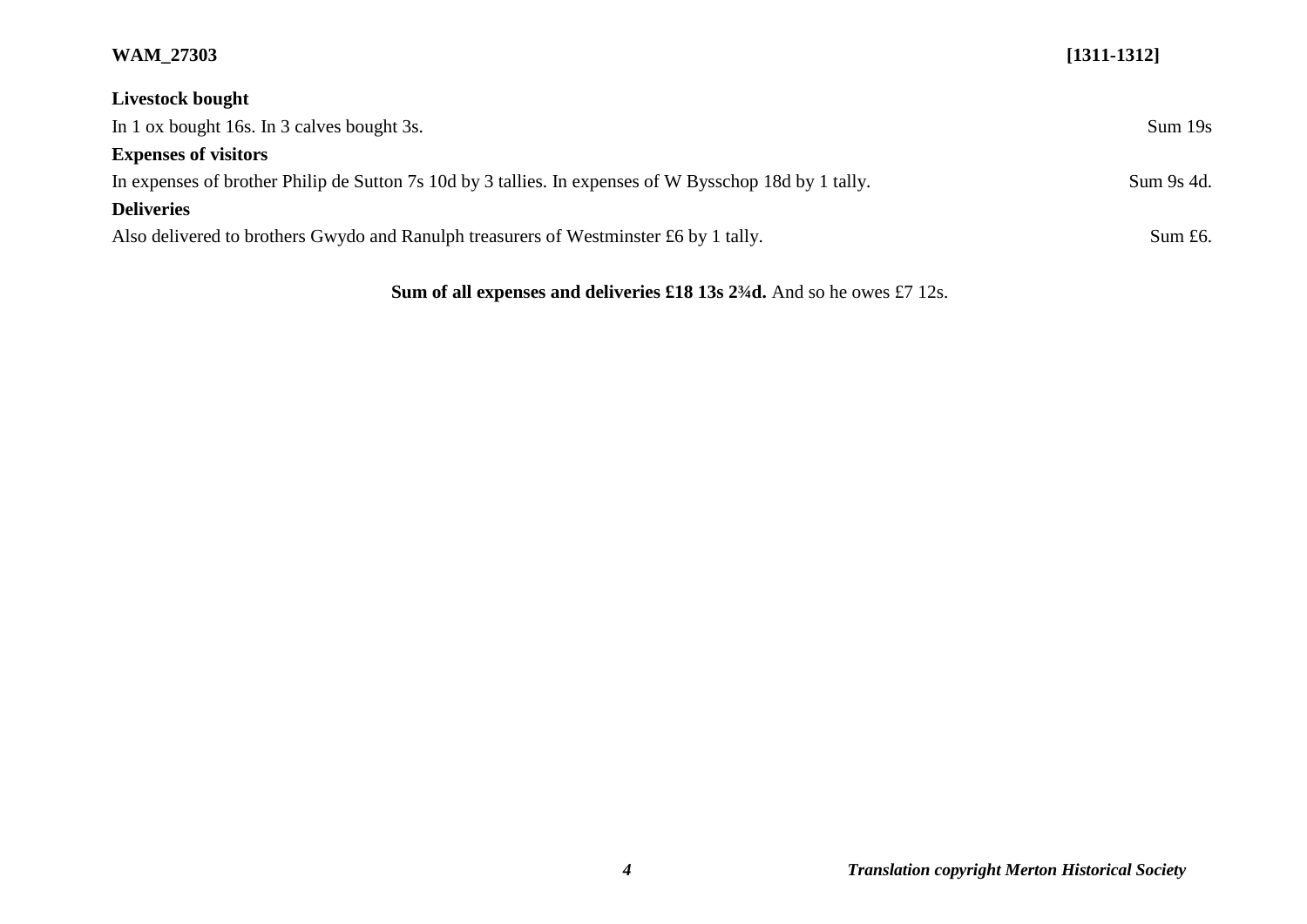## *DORSE*

## **Issues of the Grange**

| Wheat<br>$7\frac{1}{2}$ bushels                  | 3-fold less The same renders account for 44 quarters wheat, 7 quarters 7½ bushels curall of the same threshed by piece-work by 2 tallies. And<br>for 16 <sup>1</sup> / <sub>2</sub> quarters poor [ <i>debil</i> ] wheat threshed by piece-work by 1 tally. Sum 68 quarters 3 <sup>1</sup> / <sub>2</sub> bushels.                                                                                                                                                                                                                                                                                                                                                                                                                                                                                                                                   |
|--------------------------------------------------|------------------------------------------------------------------------------------------------------------------------------------------------------------------------------------------------------------------------------------------------------------------------------------------------------------------------------------------------------------------------------------------------------------------------------------------------------------------------------------------------------------------------------------------------------------------------------------------------------------------------------------------------------------------------------------------------------------------------------------------------------------------------------------------------------------------------------------------------------|
| Of which                                         | In sowing over 106 acres, 26 quarters 5 bushels by tally, of which 2 quarter 6 bushels poor wheat, viz over the acre 2 bushels but plus<br>in total 1 bushel. In customary payment to the sower 1 bushel. In mixing with rye for mixstillio seed 6½ bushels. In household<br>expenses in harvest $\frac{1}{2}$ quarter. In expenses as regards harvest boonworks 1 quarter + bushed. $\frac{1}{2}$ bushed $\frac{1}{4}$ In livery of Robert the serviens<br>from Michaelmas until the feast of St Peter ad Vincula for 43½ weeks 5 quarters 3½ bushels taking per week 1 bushel. In making<br>maslin for servants' livery 11 quarters 5 bushels poor wheat, 7 quarters 7½ bushels curall. In expenses of brother Philip de Sutton 2<br>bushels by 2 tallies. In sale 14 quarters. In sale at the audit $[1 \text{ bushel}]^8$ for 12d. Sum as above. |
| <b>Mixstillio</b><br>4-fold<br>minus 1 bushel    | The same renders account for 5 quarters 7 bushels mixstillio threshed by piece-work by 1 tally. And for 6½ bushels wheat, 1½<br>quarters rye mixed for seed. Sum 8 quarters 1½ bushels.                                                                                                                                                                                                                                                                                                                                                                                                                                                                                                                                                                                                                                                              |
| Of which                                         | In sowing over 9 acres 1 rood, 2 quarters 2½ bushels by tally, viz over the acre 2 bushels. In making maslin for servants' livery 5<br>quarters 7 bushels. Sum as above.                                                                                                                                                                                                                                                                                                                                                                                                                                                                                                                                                                                                                                                                             |
| Rye                                              | The same renders account for 4½ quarters rye received from the reeve of Teddington [ <i>Thodinton</i> ] by tally. And for 6 quarters<br>received from the <i>serviens</i> of Ech[elford] by tally. And for 1 <sup>1</sup> / <sub>2</sub> quarters of purchase. Sum 12 quarters.                                                                                                                                                                                                                                                                                                                                                                                                                                                                                                                                                                      |
| Of which                                         | In mixing with wheat for mixstillio seed $1\frac{1}{2}$ quarters. In expenses of haymaking 1 bushel. In household expenses in harvest $\frac{1}{2}$<br>quarter. In expenses as regards harvest boonworks 1 quarter 2 bushels. In making maslin for servants' livery 7 quarters 5 bushels. In<br>sale 1 quarter. Sum as above.                                                                                                                                                                                                                                                                                                                                                                                                                                                                                                                        |
| <b>Barley</b> 3-fold, 1<br>quarter 1 bushel more | The same renders account for 31 quarters 5 bushels barley threshed by piece-work by 2 tallies.                                                                                                                                                                                                                                                                                                                                                                                                                                                                                                                                                                                                                                                                                                                                                       |
| Of which                                         | In sowing over $15\frac{1}{2}$ acres, 7 quarters 6 bushels by tally, viz over the acre $\frac{1}{2}$ quarter. In customary payment to the sower 1 bushel. In<br>making maslin for servants' livery 7 quarters 3 bushels. Also delivered to brother Gwydo 5 quarters by tally. In sale 11 quarters 3<br>bushels. Sum as above.                                                                                                                                                                                                                                                                                                                                                                                                                                                                                                                        |
| <b>Beans</b>                                     | The same renders account for 3 quarter beans threshed by piece-work by tally. And for 1 quarter of issue at the audit.                                                                                                                                                                                                                                                                                                                                                                                                                                                                                                                                                                                                                                                                                                                               |
| Of which                                         | In planting over 4 acres, $2\frac{1}{2}$ quarter, viz over the acre 5 bushels. In making maslin for servants' livery $\frac{1}{2}$ quarter. In sale at the audit 1<br>quarter for 3s. Sum as above.                                                                                                                                                                                                                                                                                                                                                                                                                                                                                                                                                                                                                                                  |

 *‡ The inserted ½ bushel seems to have been erased.*

 ${}^{\$}$  This entry and the marginal symbol for things sold at the audit both seem to have been erased. The total accounted for is 1 bushel less than total issue, so the 1 bushel for harvest boonworks should probably be *reinstated.*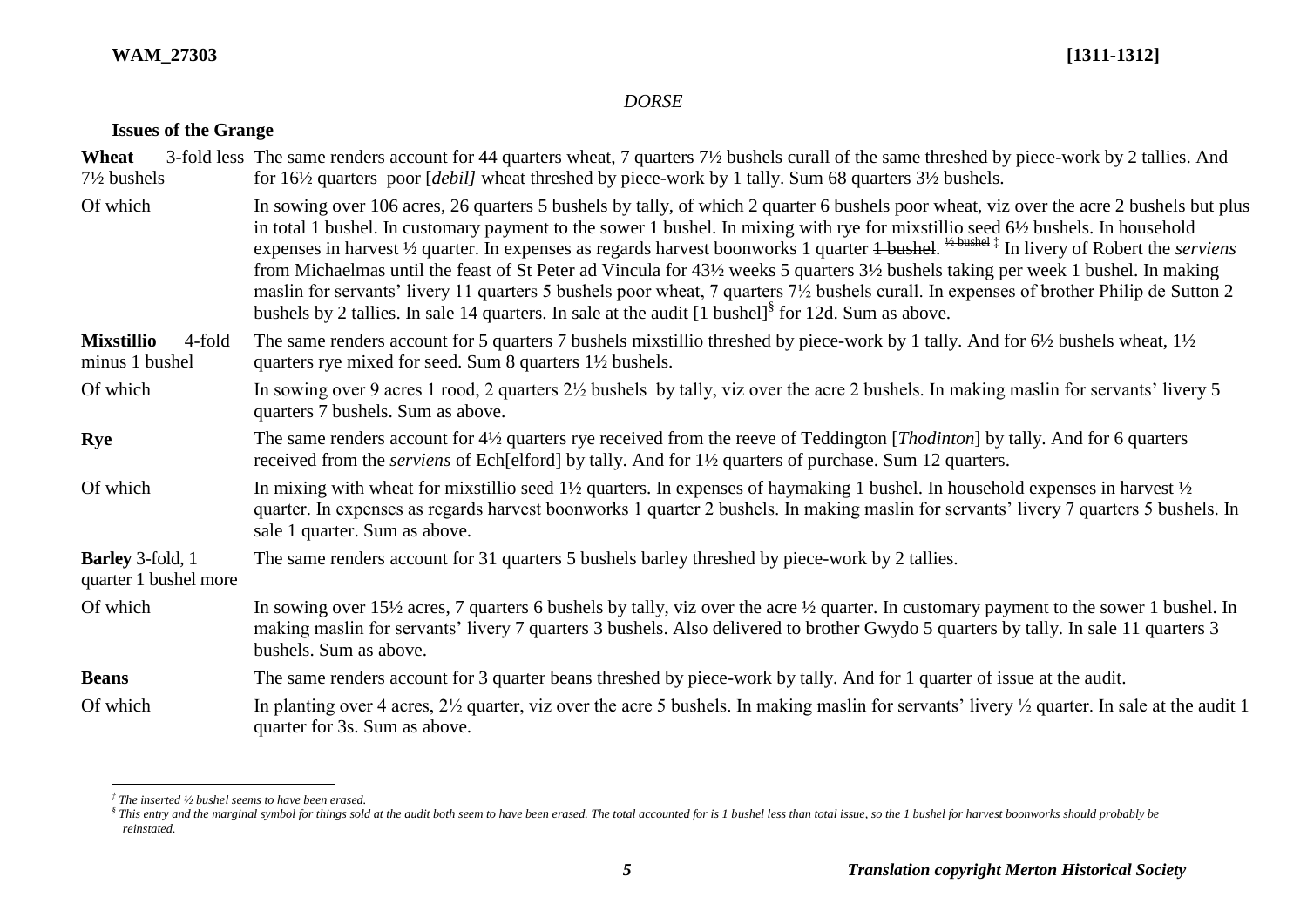$\overline{a}$ 

| Beans & peas                                     | The same renders account for 2 quarter mixed beans and peas threshed by piece-work by tally. And all accounted in maslin for servants'<br>livery. And none remains.                                                                                                                                                                                                                                                                                                                                                                                                                                                                                                                                                                                                                                                                                                                                                                                   |
|--------------------------------------------------|-------------------------------------------------------------------------------------------------------------------------------------------------------------------------------------------------------------------------------------------------------------------------------------------------------------------------------------------------------------------------------------------------------------------------------------------------------------------------------------------------------------------------------------------------------------------------------------------------------------------------------------------------------------------------------------------------------------------------------------------------------------------------------------------------------------------------------------------------------------------------------------------------------------------------------------------------------|
| <b>Peas</b>                                      | The same renders account for 5 quarters 1 bushel peas threshed by piece-work by tally. And for 1 quarter of issue at the audit.                                                                                                                                                                                                                                                                                                                                                                                                                                                                                                                                                                                                                                                                                                                                                                                                                       |
| Of which                                         | In sowing over 16 acres, 4 quarters by tally. In making maslin for servants' livery 1 quarter 1 bushel. In sale at the audit 1 quarter for<br>3s. Sum as above.                                                                                                                                                                                                                                                                                                                                                                                                                                                                                                                                                                                                                                                                                                                                                                                       |
| <b>Dredge</b>                                    | The same renders account for 5 quarters dredge threshed by piece-work by tally.                                                                                                                                                                                                                                                                                                                                                                                                                                                                                                                                                                                                                                                                                                                                                                                                                                                                       |
| Of which                                         | In sowing over 5 acres, $2\frac{1}{2}$ quarters by tally. In sale $2\frac{1}{2}$ quarters. Sum as above.                                                                                                                                                                                                                                                                                                                                                                                                                                                                                                                                                                                                                                                                                                                                                                                                                                              |
| Oats<br>$2\frac{1}{2}$ -fold minus 8<br>quarters | The same renders account for 100 quarters oats threshed by piece-work by 1 tally. And for 11 quarters 3 bushels estimated in 37<br>husks [hul] <sup>** [and] 6 sheaves</sup> in sheaves for ox fodder, viz for each husk [hula] 2½ bushels, and for 5 bushels estimated in 2 husks [hul] in<br>sheaves for calf fodder. Sum 112 quarters.                                                                                                                                                                                                                                                                                                                                                                                                                                                                                                                                                                                                             |
| Of which                                         | In sowing over 90 acres 45 quarters by tally, viz over the acre $\frac{1}{2}$ quarter. In making meal for the year $2\frac{1}{2}$ quarters. In fodder for 2<br>carthorses from Michaelmas until the day of St John before the Latin Gate for 220 nights, 13 quarter 6 bushels, taking per night 1/2<br>bushel, no reduction made this year. So much for 1 night because in a leap year. In fodder for draught horses because ploughing<br>harrowing after dinner on occasions 3 quarters. <sup>1 quarter 2 bushels</sup> In ox fodder from Christm<br>fattening calves on occasions 5 bushels. In expenses of brother Philip de Sutton 7½ bushels by 3 tallies. In expenses of W Bisschop ½<br>bushel by tally. In fodder for Roger atte Donne serviens for his coming 1 quarter by tally. Also delivered to brother Gwydo 13<br>quarters by tally. In sale 20 quarters 6 bushels. In sale at the audit 2 quarters 2 bushels for 5s 3d. Sum as above. |
| <b>Servants' livery</b>                          | The same renders account for 11 quarters 5 bushels poor wheat, 7 quarters 7½ bushels curall wheat, 5 quarters 7 bushels mixstillio, 7<br>quarters 5 bushels rye, 7 quarters 3 bushels barley, 1/2 quarter beans, 2 quarters mixed beans and peas, 1 quarter 1 bushel peas made.<br>Sum 44 quarters $\frac{1}{2}$ bushel.                                                                                                                                                                                                                                                                                                                                                                                                                                                                                                                                                                                                                              |
| Of which                                         | In servants' livery for the preceding year 4 quarters 5 bushels 1 peck. In livery of 1 carter, 4 servant ploughmen and 1 shepherd for<br>the year 31 quarters 1 <sup>1</sup> / <sub>2</sub> bushels, each taking a quarter per 10 weeks. In livery of 1 dairy worker for the year except 8 <sup>1</sup> / <sub>2</sub> weeks in<br>harvest, 3 quarters 5 bushels, taking a quarter per 12 weeks. In livery of 1 cowman for the year 3 quarters 5½ bushels, taking a quarter<br>per 14 weeks. In livery of 1 rookscarer and the same harrowing this year for 6½ weeks 3 bushels 1 peck. In livery of 1 harrower for 8<br>weeks, provided that the carter will go to the third plough 1/2 quarter. Sum as above.                                                                                                                                                                                                                                        |

<sup>\*\*</sup> Hulu: 'meaure of grain' Latham, Revised Medieval Latin Word-List. Clearly unthreshed oats used for fodder, ie still in husks. Each 'husk' measured 21/2 bushels. A sheaf may be a subdivision of a 'husk'. Dr M Page 9.9.2005.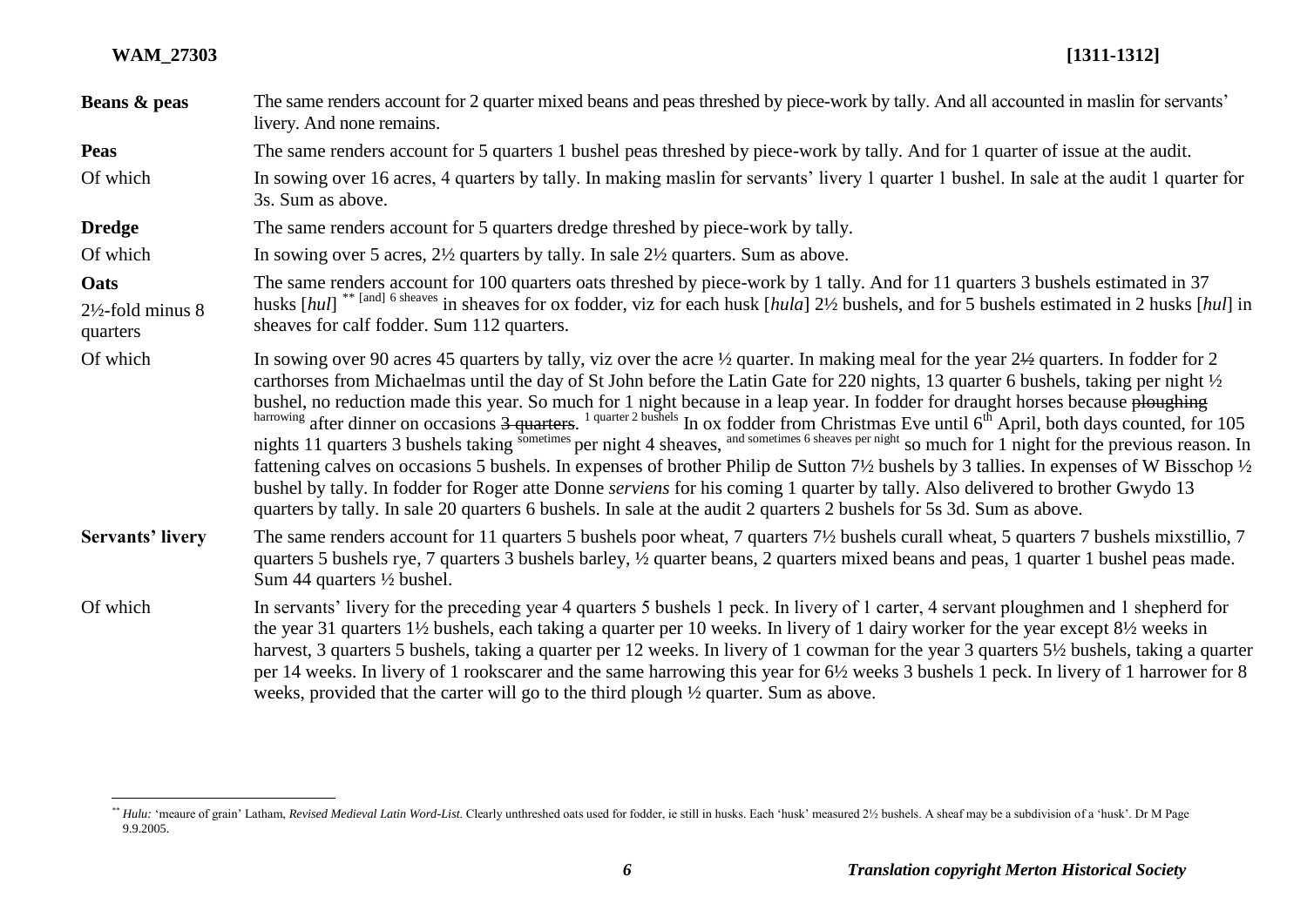$\overline{a}$ 

# **LIVESTOCK**

| <b>Horses</b>         |         | The same renders account for 2 horses from the remaining. And there remain 2.                                                                                                                                                                                     |
|-----------------------|---------|-------------------------------------------------------------------------------------------------------------------------------------------------------------------------------------------------------------------------------------------------------------------|
| <b>Draught horses</b> |         | The same renders account for 4 draught horses, 1 colt aged 3½ years remaining. Sum 5.                                                                                                                                                                             |
| Of which              |         | In sale 1. And there remain 4.                                                                                                                                                                                                                                    |
| <b>Colts</b>          |         | The same renders account for 1 colt aged $\frac{1}{2}$ year from the remaining. And there remains 1 aged 1 $\frac{1}{2}$ .                                                                                                                                        |
| Oxen                  |         | The same renders account for 15 oxen, 2 steers added, from the remaining. And for 1 of purchase. Sum 18.                                                                                                                                                          |
| Of which              | Inquire | In murrain 2. In sale $32$ Sum $54$ And there remain 14.                                                                                                                                                                                                          |
| Cows                  | Inquire | The same renders account for 7 cows, 1 heifer added, from the remaining. And for 1 cow (not in milk) from heriot of Richard atte Rith. Sum 8.9                                                                                                                    |
| Of which              |         | In murrain in winter 1. In sale before calving 3 by bailiff. Sum 4. And there remain $45$                                                                                                                                                                         |
| <b>Steers</b>         |         | The same renders account for 3 steers from the remaining. Of which in sale 2. And there remains $1.^{\uparrow\uparrow}$                                                                                                                                           |
| <b>Heifers</b>        |         | The same renders account for 1 heifer from the remaining. And there remains $1.^{\ddagger\ddagger}$                                                                                                                                                               |
| <b>Bullocks</b>       |         | The same renders account for 3 bullocks from the remaining. And accounted in sale. And none remains.                                                                                                                                                              |
| <b>Yearlings</b>      |         | The same renders account for 3 yearlings from the remaining. And there remain 3.                                                                                                                                                                                  |
| <b>Calves</b>         |         | The same renders account for 3 calves of purchase. Of which in murrain 1. And there remain 2.                                                                                                                                                                     |
| <b>Geese</b>          |         | The same renders account for 10 geese, of which 2 are ganders, 3 breeding females, from the remaining. And for 29 of issue. Sum 39.                                                                                                                               |
| Of which              |         | In tithe 3 with tithe of 1 goose from the preceding year not previously tithed. In expenses of brother Philip de Sutton 1 by tally. In<br>expenses of W Bysschop 1 by tally. In sale 22. Sum 27. And there remain 12, of which 2 are ganders, 4 breeding females. |
| <b>Capons</b>         |         | The same renders account for 7 capons from the remaining. And for 12 made. Sum 19.                                                                                                                                                                                |
| Of which              |         | In expenses of brother Philip de Sutton 2 by 2 tallies. In sale 5. Sum 7. And there remain 12.                                                                                                                                                                    |
| <b>Hens</b>           |         | The same renders account for 1 cock, 3 hens, 10 chickens from the remaining. And for 10 from rent. And for 50 of issue. Sum 74.                                                                                                                                   |
| Of which              |         | In murrain 2 chickens from the remaining. In making capons 12 chickens. Also delivered to brother Ranulph de Wesbury cellarer 10                                                                                                                                  |
|                       |         | hens by tally. In sale 28 chickens. In sale at the audit 10 for 2s 6d. Sum 52. And there remain 2 cocks, [10] hens, 10 chickens.                                                                                                                                  |
| <b>Eggs</b>           |         | The same renders account for 400 eggs of issue. And accounted in sale. And none remains.                                                                                                                                                                          |

*<sup>††</sup> According to the Oxen section of the account, 2 steers were added to the manor's oxen.*

*<sup>‡‡</sup> According to the Cows section of the account 1 heifer was added to the manor's cows.*